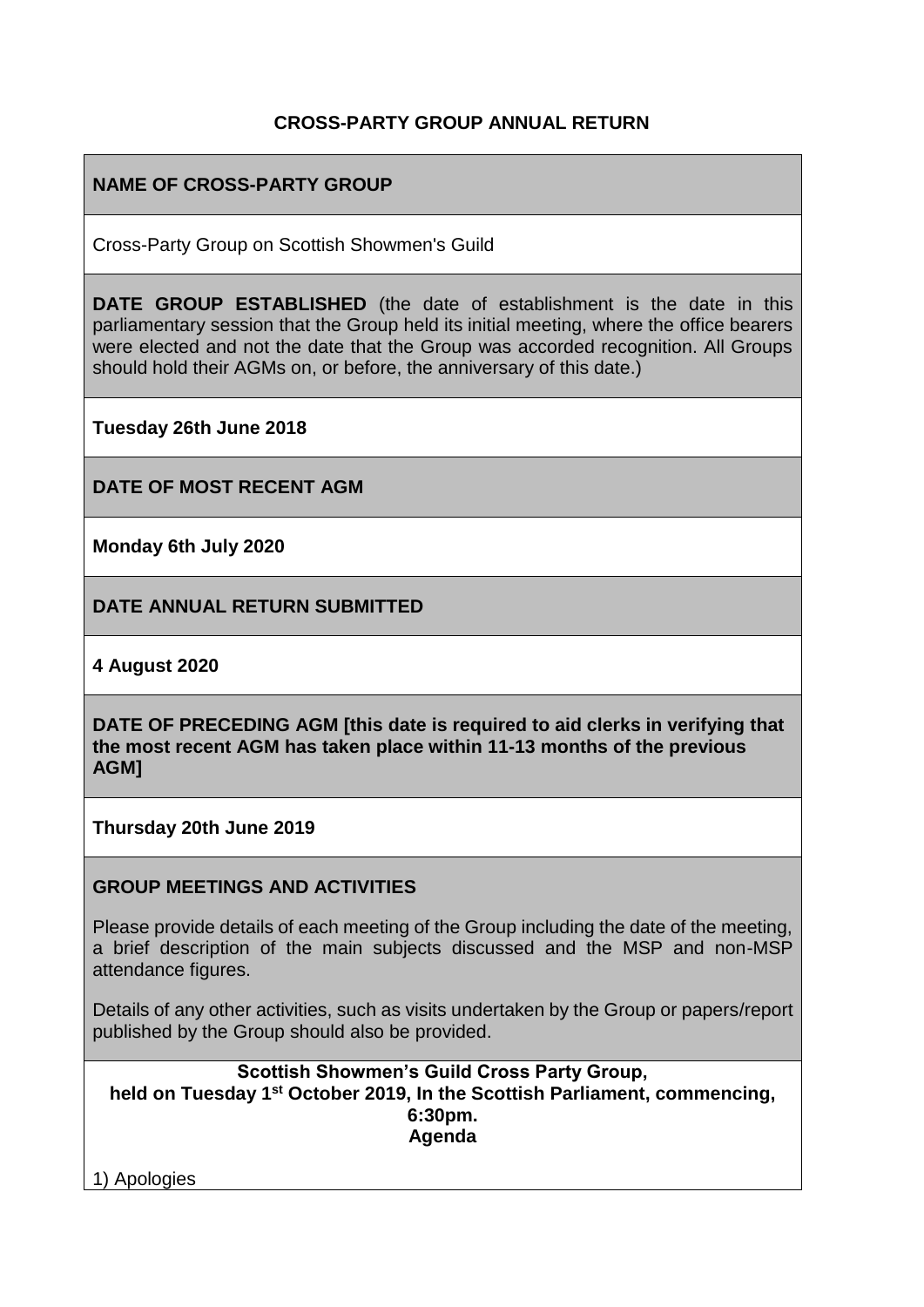2) Minutes of last Meeting

3) LEZ Transport Bill

4) Licensing / Dual Licensing at Fairs

- 5) Update on Private Members Bill
- 6) Report on PAS Event -Better places for Scotland's Traveler Community

7) Any other business

#### **MEETING OF THE CROSS PARTY GROUP SCOTTISH SHOWMENS GUILD**

# **TUESDAY 4TH FEBRUARY 2020 | 7PM | AGENDA**

1. Welcome

2. Apologies

3. Minutes of Previous Meeting

4. Update on the Proposed Licensing of Funfairs (Scotland) Bill

- 5. Concerns on Local Authorities implementing new regulations on Public Entertainment Licenses
- 6. Local Authorities and requests for dual licenses for snack bars at Fun Fairs
- 7. Local Authorities banning fairs in their local areas
- 8. Intangible Cultural Heritage | European Showmens Union

9. AOCB

10. Date of Next Meeting

# **Scottish Showmen's Guild Cross Party Group**

**Monday 6th July 2020, held by Microsoft Teams, commencing, 6:00pm.**

**Agenda**

- 1) Apologies
- 2) Minutes of last Meeting
- 3) Update on Private Members Bill
- 4) Covid-19 update
- 5) Government Funding
- 6) Red Diesel rebate for showpeople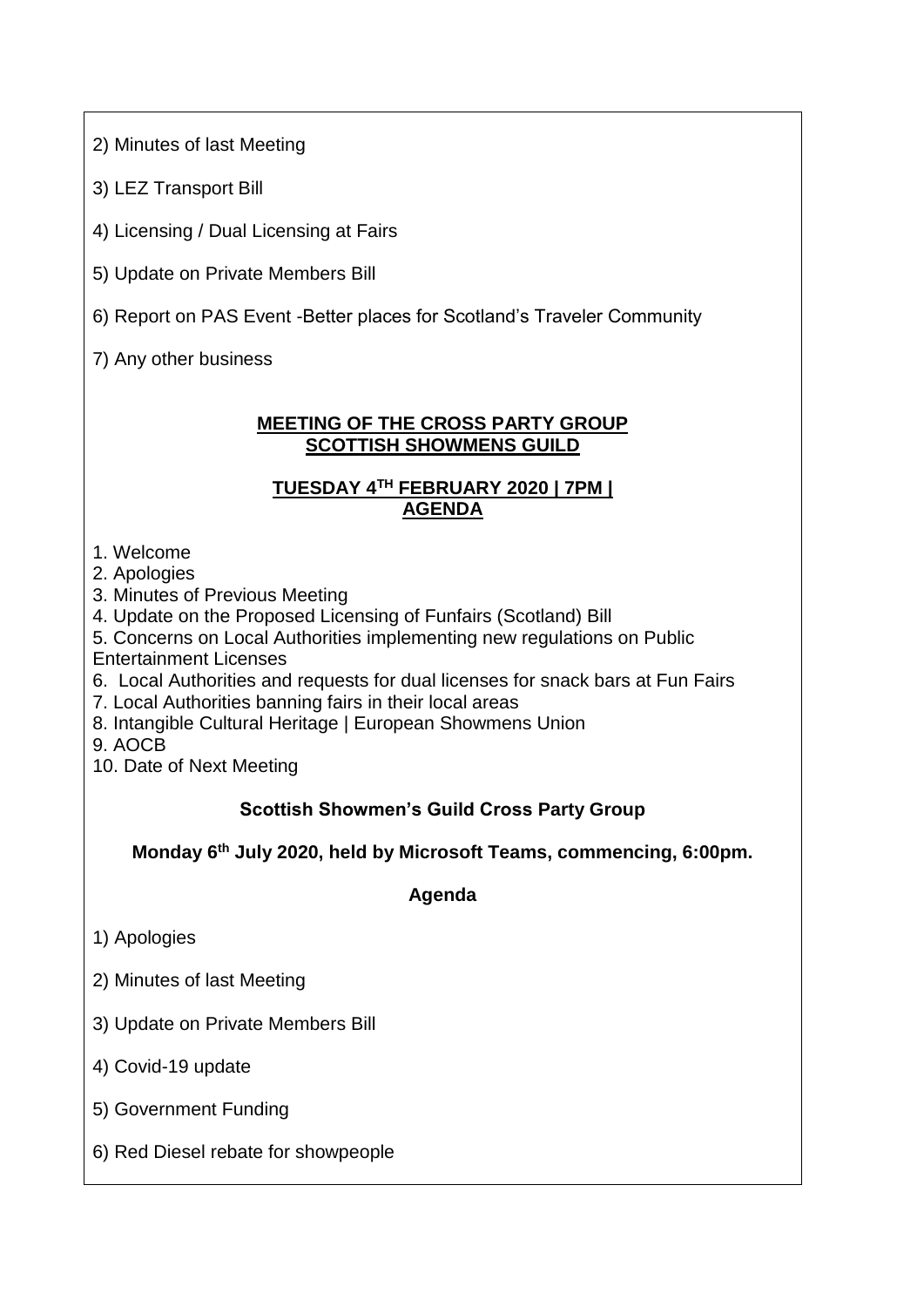7) Any other business

### **MSP MEMBERS OF THE GROUP**

Please provide names and party designation of all MSP members of the Group.

**Richard Lyle MSP (SNP) Mary Fee MSP (LAB) Andy Wightman MSP (GREEN) Jackson Carlaw MSP (CON) Annie Wells MSP (CON) Maurice Corry MSP (CON) Clare Adamson MSP (SNP) David Torrance MSP (SNP) John Mason MSP (SNP)** 

#### **NON-MSP MEMBERS OF THE GROUP**

For organisational members please provide only the name of the organisation, it is not necessary to provide the name(s) of individuals who may represent the organisation at meetings of the Group.

| Individuals   | <b>Alex J Colquhoun</b><br><b>Sheldon Johnstone</b><br><b>Trevor Smith</b><br><b>Brian Hickey</b><br><b>Christine Stirling</b><br><b>George Pinder</b><br><b>Jordan Evans</b> |
|---------------|-------------------------------------------------------------------------------------------------------------------------------------------------------------------------------|
| Organisations | The Showmen's Guild of Great Britain & Ireland<br>(Scottish Section)                                                                                                          |

#### **GROUP OFFICE BEARERS**

Please provide names for all office bearers. The minimum requirement is that two of the office bearers are MSPs and one of these is Convener – beyond this it is a matter for the Group to decide upon the office bearers it wishes to have. It is permissible to have more than one individual elected to each office, for example, co-conveners or multiple deputy conveners.

| Convener               | <b>Richard Lyle MSP</b>                          |
|------------------------|--------------------------------------------------|
| <b>Deputy Convener</b> | <b>Mary Fee MSP</b><br><b>Jackson Carlaw MSP</b> |